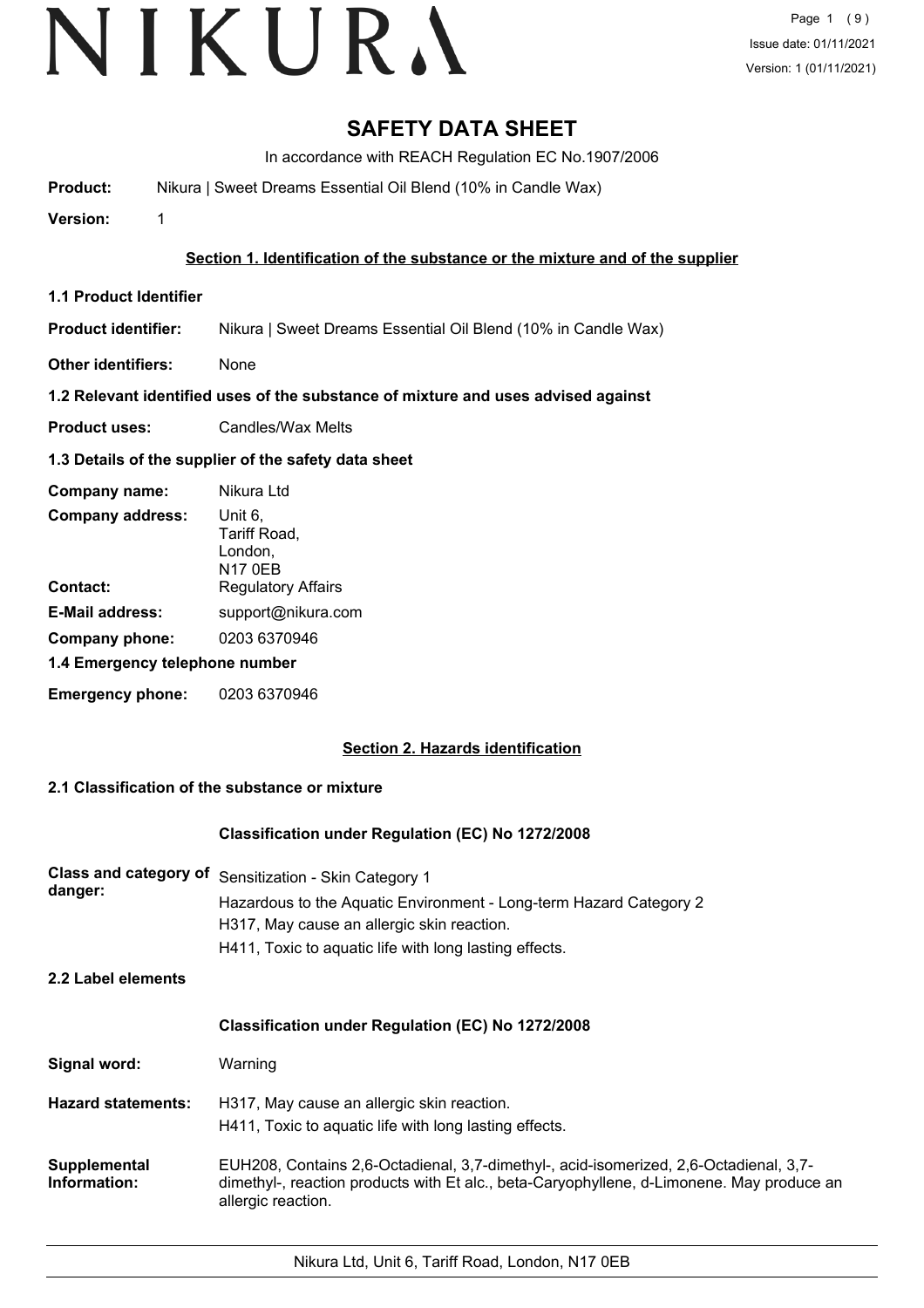# VIKURA

# **SAFETY DATA SHEET**

In accordance with REACH Regulation EC No.1907/2006

**Product:** Nikura | Sweet Dreams Essential Oil Blend (10% in Candle Wax)

**Version:** 1

**Precautionary statements:**

P272, Contaminated work clothing should not be allowed out of the workplace.

P273, Avoid release to the environment.

P261, Avoid breathing vapour or dust.

P280, Wear protective gloves/eye protection/face protection.

P302/352, IF ON SKIN: Wash with plenty of soap and water.

P333/313, If skin irritation or rash occurs: Get medical advice/attention.

P363, Wash contaminated clothing before reuse.

P391, Collect spillage.

P501, Dispose of contents/container to approved disposal site, in accordance with local regulations.



**2.3 Other hazards**

**Pictograms:**

**Other hazards:** None

# **Section 3. Composition / information on ingredients**

# **3.2 Mixtures**

### **Contains:**

| <b>Name</b>               | <b>CAS</b> | EC.       | <b>REACH Registration</b><br>No. | %     | <b>Classification for</b><br>(CLP) 1272/2008                                                                    |
|---------------------------|------------|-----------|----------------------------------|-------|-----------------------------------------------------------------------------------------------------------------|
| Linalyl acetate           | 115-95-7   | 204-116-4 |                                  | 1.48% | Skin Irrit. 2-Skin Sens.<br>1B;H315-H317,-                                                                      |
| <b>Linalool</b>           | 78-70-6    | 201-134-4 |                                  | 1.26% | Skin Irrit. 2-Eye Irrit. 2-<br>Skin Sens. 1B:H315-<br>H317-H319.-                                               |
| <b>Cedrol</b>             | 77-53-2    | 201-035-6 |                                  | 1.02% | Aquatic Chronic 2;<br>H411.-                                                                                    |
| alpha-Cedrene             | 469-61-4   | 207-418-4 |                                  | 0.97% | Asp. Tox 1-Aquatic<br>Acute 1-Aquatic<br>Chronic 1:H304-H410.-                                                  |
| beta-Caryophyllene        | 87-44-5    | 201-746-1 |                                  | 0.35% | Skin Sens. 1B-Asp.<br>Tox 1-Aquatic Chronic<br>4:H304-H317-H413.-                                               |
| <b>I</b> beta-Cedrene     | 546-28-1   |           |                                  | 0.24% | Aquatic Acute 1-<br>Aquatic Chronic 1;<br>H410.-                                                                |
| <b>I</b> cis-beta-Ocimene | 3338-55-4  | 222-081-3 |                                  | 0.17% | Flam. Lig. 3-Skin Irrit.<br>2-Asp. Tox 1-Aquatic<br>Acute 1-Aquatic<br>Chronic 2;H226-H304-<br>H315-H400-H411.- |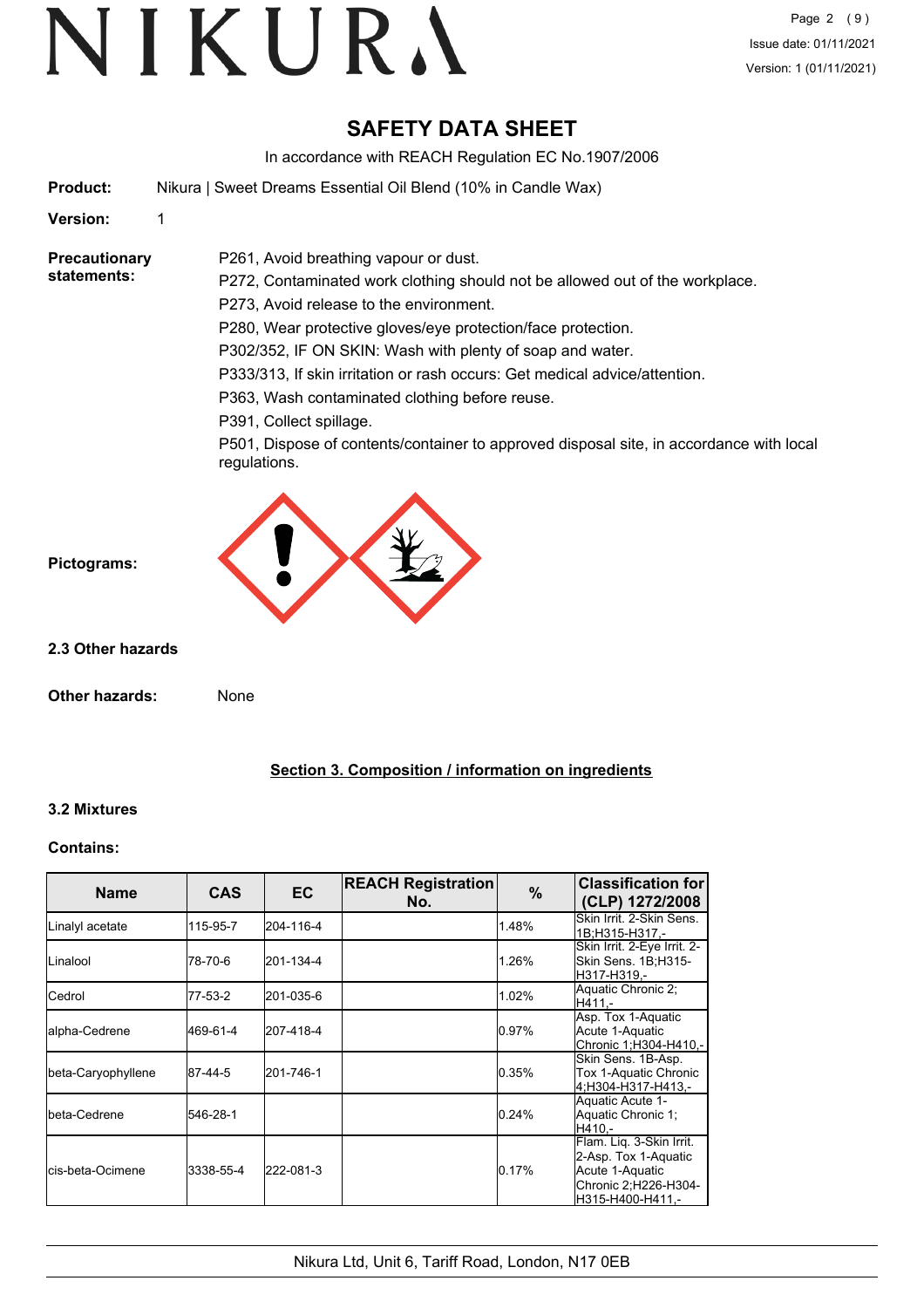# **SAFETY DATA SHEET**

In accordance with REACH Regulation EC No.1907/2006

**Product:** Nikura | Sweet Dreams Essential Oil Blend (10% in Candle Wax)

#### **Version:** 1

| 2,6-Octadienal, 3,7-<br>dimethyl-, reaction<br>Iproducts with Et alc. | 147060-73-9 |           | 0.16% | Flam. Liq. 2-Skin Sens.<br>1B-Aquatic Chronic 2:<br>H225-H317-H411,-                                                                    |
|-----------------------------------------------------------------------|-------------|-----------|-------|-----------------------------------------------------------------------------------------------------------------------------------------|
| Id-Limonene                                                           | 5989-27-5   | 227-813-5 | 0.16% | Flam. Liq. 3-Skin Irrit.<br>2-Skin Sens. 1B-Asp.<br>Tox 1-Aquatic Acute 1-<br>Aquatic Chronic 3;<br>H226-H304-H315-<br>H317-H400-H412.- |
| 2,6-Octadienal, 3,7-<br>dimethyl-, acid-<br>lisomerized               | 90480-35-6  | 291-768-8 | 0.15% | Flam. Lig. 2-Skin Irrit.<br>2-Skin Sens. 1B-Repr.<br>2-Aquatic Chronic 2:<br>lH225-H315-H317-<br>H361-H411 -                            |
| Itrans beta-Ocimene                                                   | 3779-61-1   |           | 0.11% | Skin Irrit. 2-Aquatic<br>Acute 1-Aquatic<br>Chronic 2;H315-H400-<br>H411.-                                                              |

### **Substances with Community workplace exposure limits:**

Not Applicable

### **Substances that are persistent, bioaccumulative and toxic or very persistent and very bioaccumulative, greater than 0.1%:**

Not Applicable

# **Section 4. First-aid measures**

### **4.1 Description of first aid measures**

| Inhalation:           | Remove from exposure site to fresh air, keep at rest, and obtain medical attention.          |
|-----------------------|----------------------------------------------------------------------------------------------|
| Eye exposure:         | Flush immediately with water for at least 15 minutes. Contact physician if symptoms persist. |
| <b>Skin exposure:</b> | IF ON SKIN: Wash with plenty of soap and water.                                              |
| Ingestion:            | Rinse mouth with water and obtain medical attention.                                         |

# **4.2 Most important symptoms and effects, both acute and delayed**

May cause an allergic skin reaction.

# **4.3 Indication of any immediate medical attention and special treatment needed**

None expected, see Section 4.1 for further information.

# **SECTION 5: Firefighting measures**

### **5.1 Extinguishing media**

Suitable media: Carbon dioxide, Dry chemical, Foam.

# **5.2 Special hazards arising from the substance or mixture**

In case of fire, may be liberated: Carbon monoxide, Unidentified organic compounds.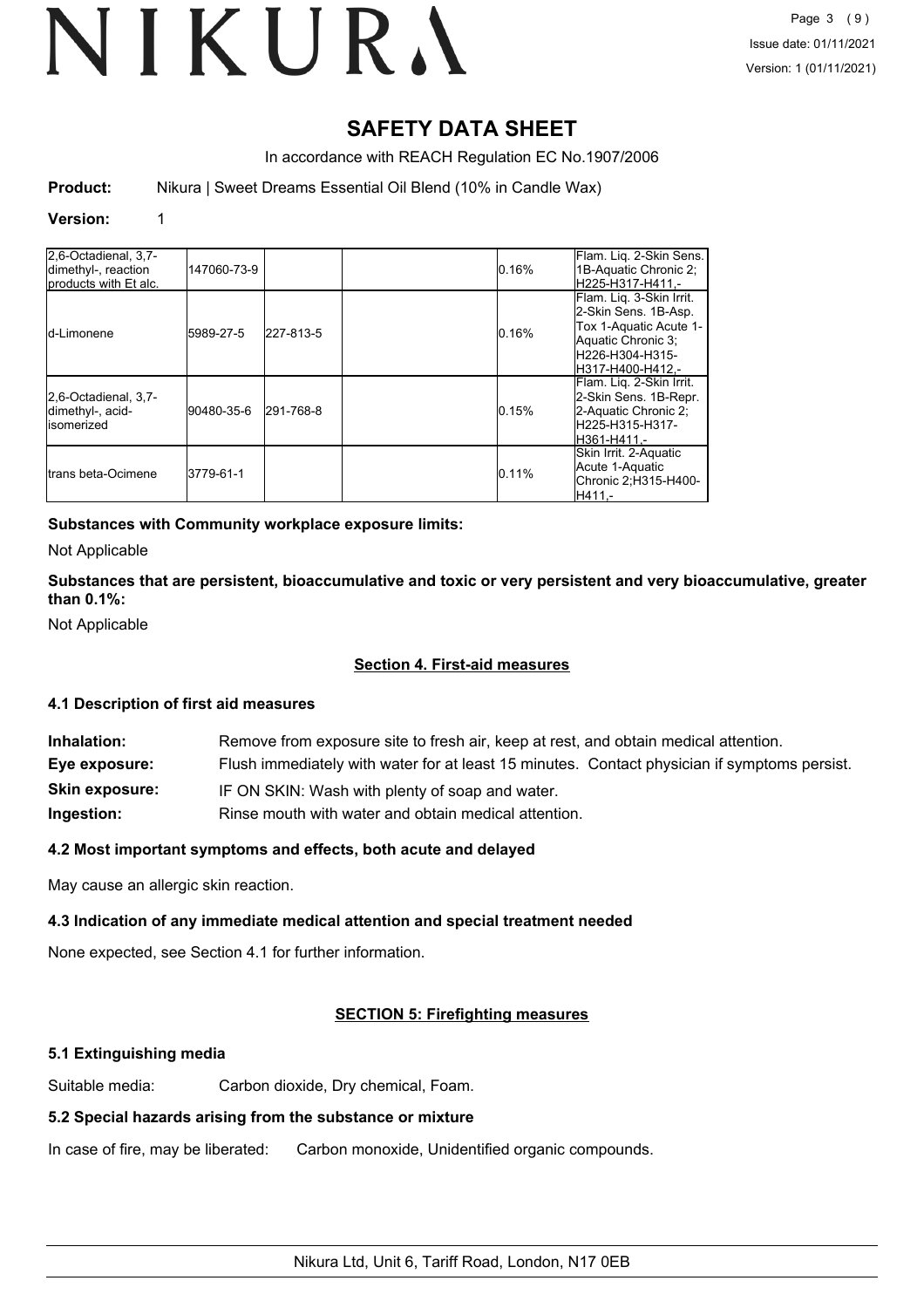# VIKURA

# **SAFETY DATA SHEET**

In accordance with REACH Regulation EC No.1907/2006

**Product:** Nikura | Sweet Dreams Essential Oil Blend (10% in Candle Wax)

**Version:** 1

# **5.3 Advice for fire fighters:**

In case of insufficient ventilation, wear suitable respiratory equipment.

# **Section 6. Accidental release measures**

# **6.1 Personal precautions, protective equipment and emergency procedures:**

Avoid inhalation. Avoid contact with skin and eyes. See protective measures under Section 7 and 8.

# **6.2 Environmental precautions:**

Keep away from drains, surface and ground water, and soil.

# **6.3 Methods and material for containment and cleaning up:**

Remove ignition sources. Provide adequate ventilation. Avoid excessive inhalation of vapours. Contain spillage immediately by use of sand or inert powder. Dispose of according to local regulations.

# **6.4 Reference to other sections:**

Also refer to sections 8 and 13.

# **Section 7. Handling and storage**

# **7.1 Precautions for safe handling:**

Keep away from heat, sparks, open flames and hot surfaces. - No smoking. Use personal protective equipment as required. Use in accordance with good manufacturing and industrial hygiene practices. Use in areas with adequate ventilation Do not eat, drink or smoke when using this product.

# **7.2 Conditions for safe storage, including any incompatibilities:**

Store in a well-ventilated place. Keep container tightly closed. Keep cool. Ground/bond container and receiving equipment. Use explosion-proof electrical, ventilating and lighting equipment. Use only non-sparking tools. Take precautionary measures against static discharge.

# **7.3 Specific end use(s):**

Candles/Wax Melts: Use in accordance with good manufacturing and industrial hygiene practices.

# **Section 8. Exposure controls/personal protection**

# **8.1 Control parameters**

Workplace exposure limits: Not Applicable

# **8.2 Exposure Controls**

# **Eye / Skin Protection**

Wear protective gloves/eye protection/face protection

# **Respiratory Protection**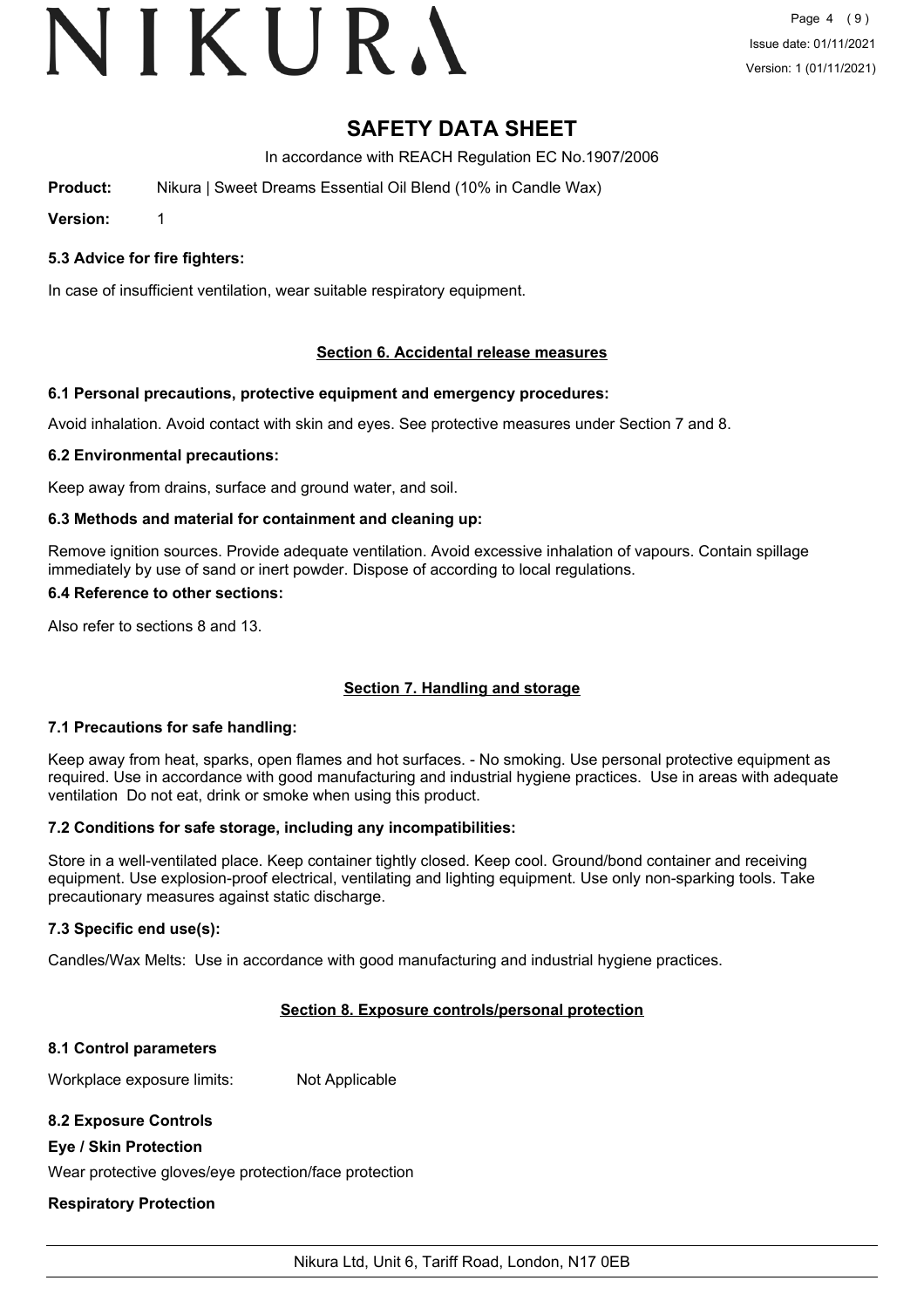# VIKURA

# **SAFETY DATA SHEET**

In accordance with REACH Regulation EC No.1907/2006

**Product:** Nikura | Sweet Dreams Essential Oil Blend (10% in Candle Wax)

**Version:** 1

Under normal conditions of use and where adequate ventilation is available to prevent build up of excessive vapour, this material should not require special engineering controls. However, in conditions of high or prolonged use, or high temperature or other conditions which increase exposure, the following engineering controls can be used to minimise exposure to personnel: a) Increase ventilation of the area with local exhaust ventilation. b) Personnel can use an approved, appropriately fitted respirator with organic vapour cartridge or canisters and particulate filters. c) Use closed systems for transferring and processing this material.

Also refer to Sections 2 and 7.

### **Section 9. Physical and chemical properties**

### **9.1 Information on basic physical and chemical properties**

| Appearance:                                   | Not determined                               |
|-----------------------------------------------|----------------------------------------------|
| Odour:                                        | Not determined                               |
| <b>Odour threshold:</b>                       | Not determined                               |
| pH:                                           | Not determined                               |
| Melting point / freezing point:               | Not determined                               |
| Initial boiling point / range:                | Not determined                               |
| <b>Flash point:</b>                           | > 200 °C                                     |
| <b>Evaporation rate:</b>                      | Not determined                               |
| Flammability (solid, gas):                    | Not determined                               |
| Upper/lower flammability or explosive limits: | Product does not present an explosion hazard |
| Vapour pressure:                              | Not determined                               |
| Vapour density:                               | Not determined                               |
| <b>Relative density:</b>                      | Not determined                               |
| Solubility(ies):                              | Not determined                               |
| Partition coefficient: n-octanol/water:       | Not determined                               |
| Auto-ignition temperature:                    | Not determined                               |
| <b>Decomposition temperature:</b>             | Not determined                               |
| <b>Viscosity:</b>                             | Not determined                               |
| <b>Explosive properties:</b>                  | Not expected                                 |
| <b>Oxidising properties:</b>                  | Not expected                                 |
|                                               |                                              |

**9.2 Other information:** None available

# **Section 10. Stability and reactivity**

### **10.1 Reactivity:**

Presents no significant reactivity hazard, by itself or in contact with water.

# **10.2 Chemical stability:**

Good stability under normal storage conditions.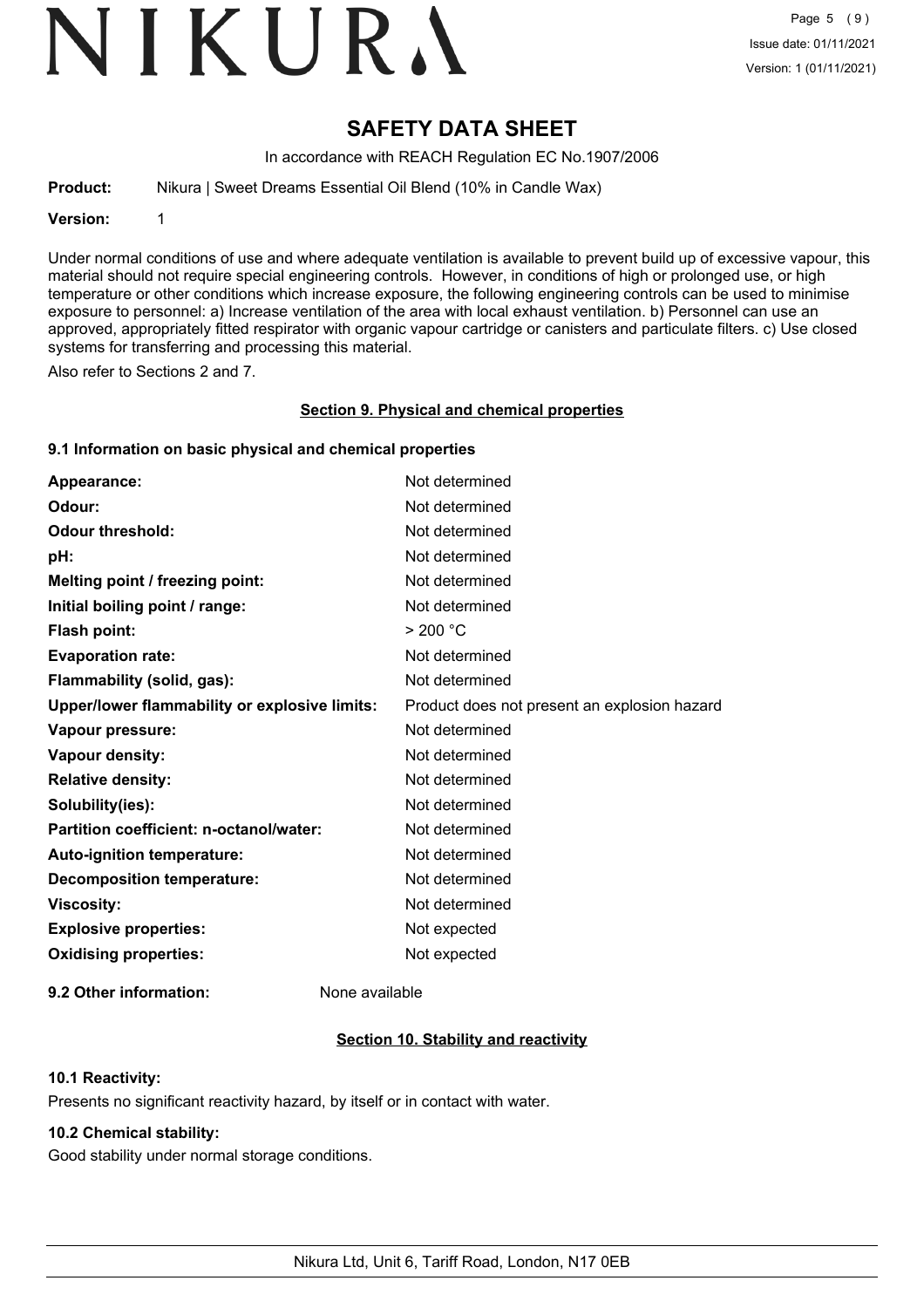# **SAFETY DATA SHEET**

In accordance with REACH Regulation EC No.1907/2006

**Product:** Nikura | Sweet Dreams Essential Oil Blend (10% in Candle Wax)

**Version:** 1

**10.3 Possibility of hazardous reactions:**

Not expected under normal conditions of use.

### **10.4 Conditions to avoid:**

Avoid extreme heat.

### **10.5 Incompatible materials:**

Avoid contact with strong acids, alkalis or oxidising agents.

### **10.6 Hazardous decomposition products:**

Not expected.

### **Section 11. Toxicological information**

### **11.1 Information on toxicological effects**

This mixture has not been tested as a whole for health effects. The health effects have been calculated using the methods outlined in Regulation (EC) No 1272/2008 (CLP).

| <b>Acute Toxicity:</b>                    | Based on available data the classification criteria are not met. |
|-------------------------------------------|------------------------------------------------------------------|
| <b>Acute Toxicity Oral</b>                | >5000                                                            |
| <b>Acute Toxicity Dermal</b>              | Not Applicable                                                   |
| <b>Acute Toxicity Inhalation</b>          | Not Available                                                    |
| <b>Skin corrosion/irritation:</b>         | Based on available data the classification criteria are not met. |
| Serious eye damage/irritation:            | Based on available data the classification criteria are not met. |
| <b>Respiratory or skin sensitisation:</b> | Sensitization - Skin Category 1                                  |
| Germ cell mutagenicity:                   | Based on available data the classification criteria are not met. |
| Carcinogenicity:                          | Based on available data the classification criteria are not met. |
| <b>Reproductive toxicity:</b>             | Based on available data the classification criteria are not met. |
| <b>STOT-single exposure:</b>              | Based on available data the classification criteria are not met. |
| <b>STOT-repeated exposure:</b>            | Based on available data the classification criteria are not met. |
| <b>Aspiration hazard:</b>                 | Based on available data the classification criteria are not met. |

# **Information about hazardous ingredients in the mixture** Not Applicable

Refer to Sections 2 and 3 for additional information.

# **Section 12. Ecological information**

### **12.1 Toxicity:**

| Toxic to aquatic life with long lasting effects. |               |  |
|--------------------------------------------------|---------------|--|
| 12.2 Persistence and degradability:              | Not available |  |
| 12.3 Bioaccumulative potential:                  | Not available |  |
| 12.4 Mobility in soil:                           | Not available |  |
| 12.5 Results of PBT and vPvB assessment:         |               |  |

This substance does not meet the PBT/vPvB criteria of REACH, annex XIII.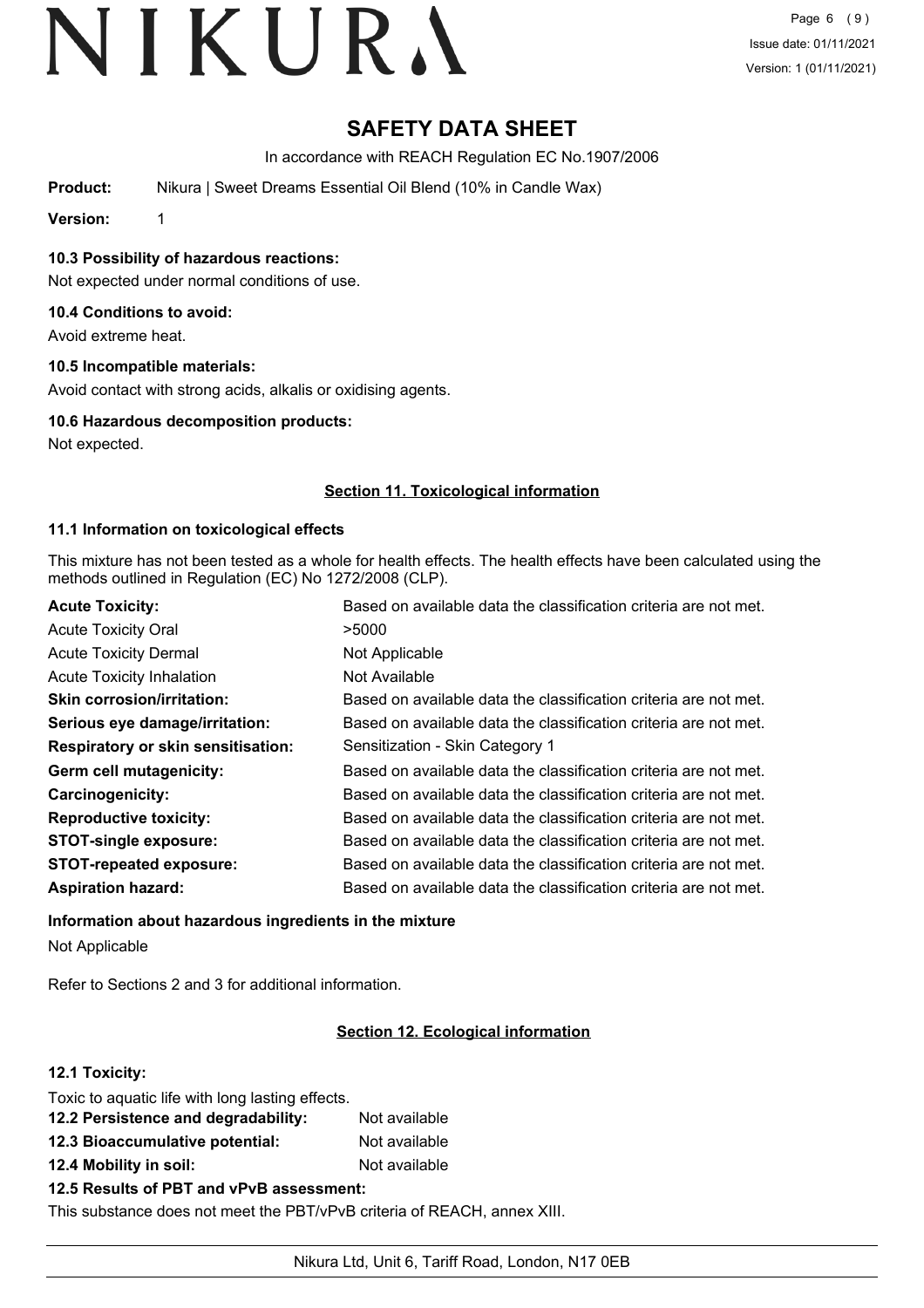# **SAFETY DATA SHEET**

In accordance with REACH Regulation EC No.1907/2006

| Product: | Nikura   Sweet Dreams Essential Oil Blend (10% in Candle Wax) |
|----------|---------------------------------------------------------------|
|----------|---------------------------------------------------------------|

**Version:** 1

**12.6 Other adverse effects:** Not available

### **Section 13. Disposal considerations**

#### **13.1 Waste treatment methods:**

Dispose of in accordance with local regulations. Avoid disposing into drainage systems and into the environment. Empty containers should be taken to an approved waste handling site for recycling or disposal.

#### **Section 14. Transport information**

| 14.1 UN number:                                                               | UN3082                                                                               |
|-------------------------------------------------------------------------------|--------------------------------------------------------------------------------------|
| 14.2 UN Proper Shipping Name:                                                 | ENVIRONMENTALLY HAZARDOUS SUBSTANCE, LIQUID, N.O.S.<br>(alpha-Cedrene, beta-Cedrene) |
| 14.3 Transport hazard class(es):                                              | 9                                                                                    |
| <b>Sub Risk:</b>                                                              | -                                                                                    |
| 14.4. Packing Group:                                                          | Ш                                                                                    |
| <b>14.5 Environmental hazards:</b>                                            | This is an environmentally hazardous substance.                                      |
| 14.6 Special precautions for user:                                            | None additional                                                                      |
| 14.7 Transport in bulk according to Annex II of MARPOL73/78 and the IBC Code: |                                                                                      |
| Not applicable                                                                |                                                                                      |

### **Section 15. Regulatory information**

# **15.1 Safety, health and environmental regulations/legislation specific for the substance or mixture** None additional

### **15.2 Chemical Safety Assessment**

A Chemical Safety Assessment has not been carried out for this product.

### **Section 16. Other information**

| <b>Concentration % Limits:</b> | EH C2=24.86% EH C3=2.49% SS 1=67.57% |
|--------------------------------|--------------------------------------|
| Total Fractional Values:       | EH C2=4.02 EH C3=40.23 SS 1=1.48     |
| Key to revisions:              |                                      |
| Not applicable                 |                                      |

#### **Key to abbreviations:**

| <b>Abbreviation</b> | Meaning                                                            |
|---------------------|--------------------------------------------------------------------|
| Aquatic Acute 1     | Hazardous to the Aquatic Environment - Acute Hazard Category 1     |
| Aquatic Chronic 1   | Hazardous to the Aquatic Environment - Long-term Hazard Category 1 |
| Aquatic Chronic 2   | Hazardous to the Aquatic Environment - Long-term Hazard Category 2 |
| Aquatic Chronic 3   | Hazardous to the Aquatic Environment - Long-term Hazard Category 3 |
| Aquatic Chronic 4   | Hazardous to the Aquatic Environment - Long-term Hazard Category 4 |
| Asp. Tox 1          | Aspiration Hazard Category 1                                       |

### Nikura Ltd, Unit 6, Tariff Road, London, N17 0EB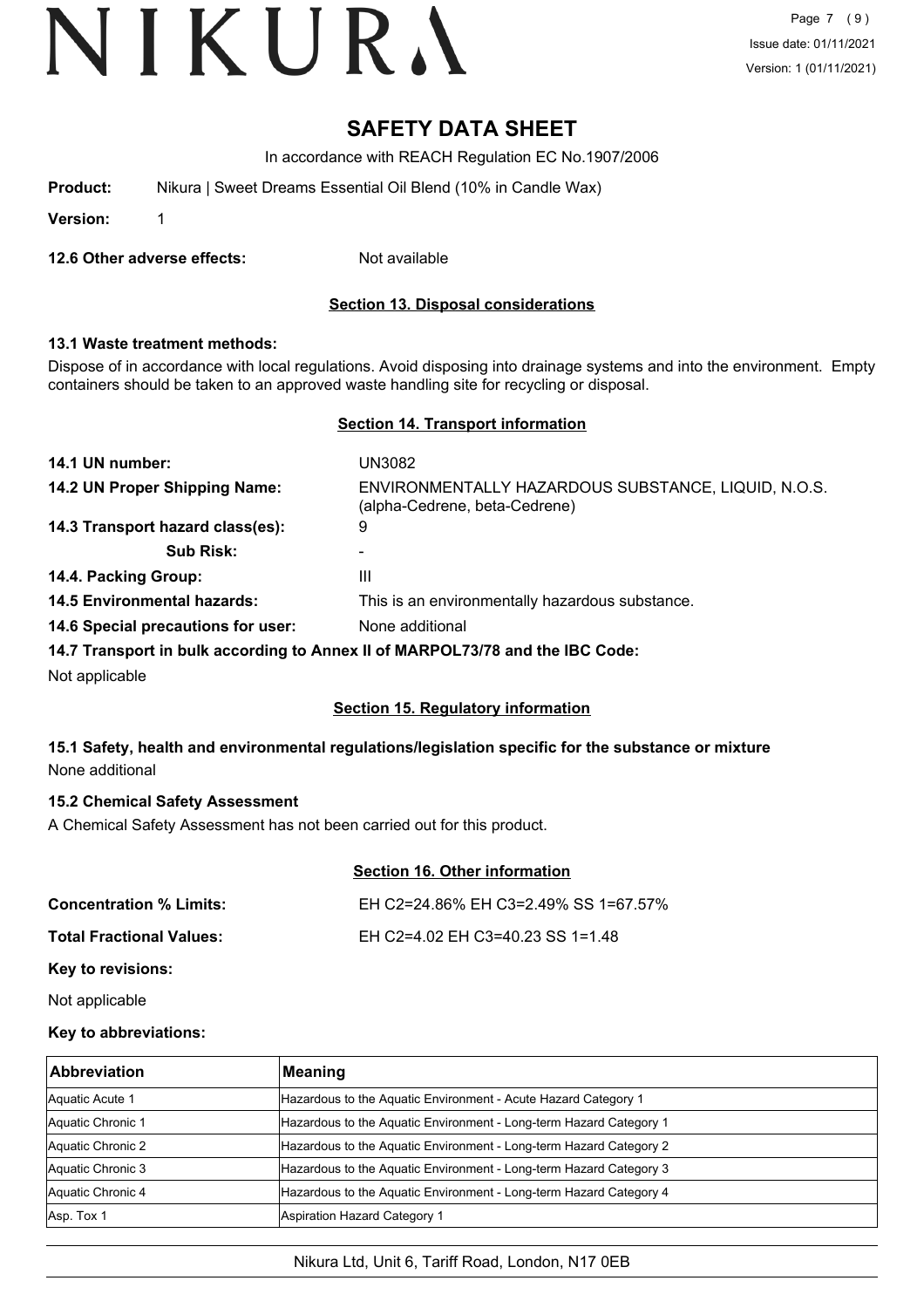# **SAFETY DATA SHEET**

In accordance with REACH Regulation EC No.1907/2006

**Product:** Nikura | Sweet Dreams Essential Oil Blend (10% in Candle Wax)

### **Version:** 1

| Eye Irrit. 2     | Eye Damage / Irritation Category 2                                                                                                  |
|------------------|-------------------------------------------------------------------------------------------------------------------------------------|
| Flam. Liq. 2     | Flammable Liquid, Hazard Category 2                                                                                                 |
| Flam. Liq. 3     | Flammable Liquid, Hazard Category 3                                                                                                 |
| H225             | Highly flammable liquid and vapour.                                                                                                 |
| H226             | Flammable liquid and vapour.                                                                                                        |
| H304             | May be fatal if swallowed and enters airways.                                                                                       |
| H315             | Causes skin irritation.                                                                                                             |
| H317             | May cause an allergic skin reaction.                                                                                                |
| H319             | Causes serious eye irritation.                                                                                                      |
| H361             | Suspected of damaging fertility or the unborn child (exposure route).                                                               |
| H400             | Very toxic to aquatic life.                                                                                                         |
| H410             | Very toxic to aquatic life with long lasting effects.                                                                               |
| H411             | Toxic to aquatic life with long lasting effects.                                                                                    |
| H412             | Harmful to aquatic life with long lasting effects.                                                                                  |
| H413             | May cause long lasting harmful effects to aquatic life.                                                                             |
| P202             | Do not handle until all safety precautions have been read and understood.                                                           |
| P210             | Keep away from heat, sparks, open flames and hot surfaces. - No smoking.                                                            |
| P233             | Keep container tightly closed.                                                                                                      |
| P240             | Ground/bond container and receiving equipment.                                                                                      |
| P241             | Use explosion-proof electrical, ventilating and lighting equipment.                                                                 |
| P242             | Use only non-sparking tools.                                                                                                        |
| P243             | Take precautionary measures against static discharge.                                                                               |
| P261             | Avoid breathing vapour or dust.                                                                                                     |
| P <sub>264</sub> | Wash hands and other contacted skin thoroughly after handling.                                                                      |
| P272             | Contaminated work clothing should not be allowed out of the workplace.                                                              |
| P273             | Avoid release to the environment.                                                                                                   |
| P280             | Wear protective gloves/eye protection/face protection.                                                                              |
| P301/310         | IF SWALLOWED: Immediately call a POISON CENTER or doctor/physician.                                                                 |
| P302/352         | IF ON SKIN: Wash with plenty of soap and water.                                                                                     |
| P303/361/353     | IF ON SKIN (or hair): Remove/take off immediately all contaminated clothing. Rinse skin with water/shower.                          |
| P305/351/338     | IF IN EYES: Rinse cautiously with water for several minutes. Remove contact lenses, if present and easy to<br>do. Continue rinsing. |
| P308/313         | IF exposed or concerned: Get medical advice/attention.                                                                              |
| P331             | Do not induce vomiting.                                                                                                             |
| P332/313         | If skin irritation occurs: Get medical advice/attention.                                                                            |
| P333/313         | If skin irritation or rash occurs: Get medical advice/attention.                                                                    |
| P337/313         | If eye irritation persists: Get medical advice/attention.                                                                           |
| P362             | Take off contaminated clothing and wash before reuse.                                                                               |
| P363             | Wash contaminated clothing before reuse.                                                                                            |
| P370/378         | In case of fire: Use carbon dioxide, dry chemical, foam for extinction.                                                             |
| P391             | Collect spillage.                                                                                                                   |
| P403/235         | Store in a well-ventilated place. Keep cool.                                                                                        |